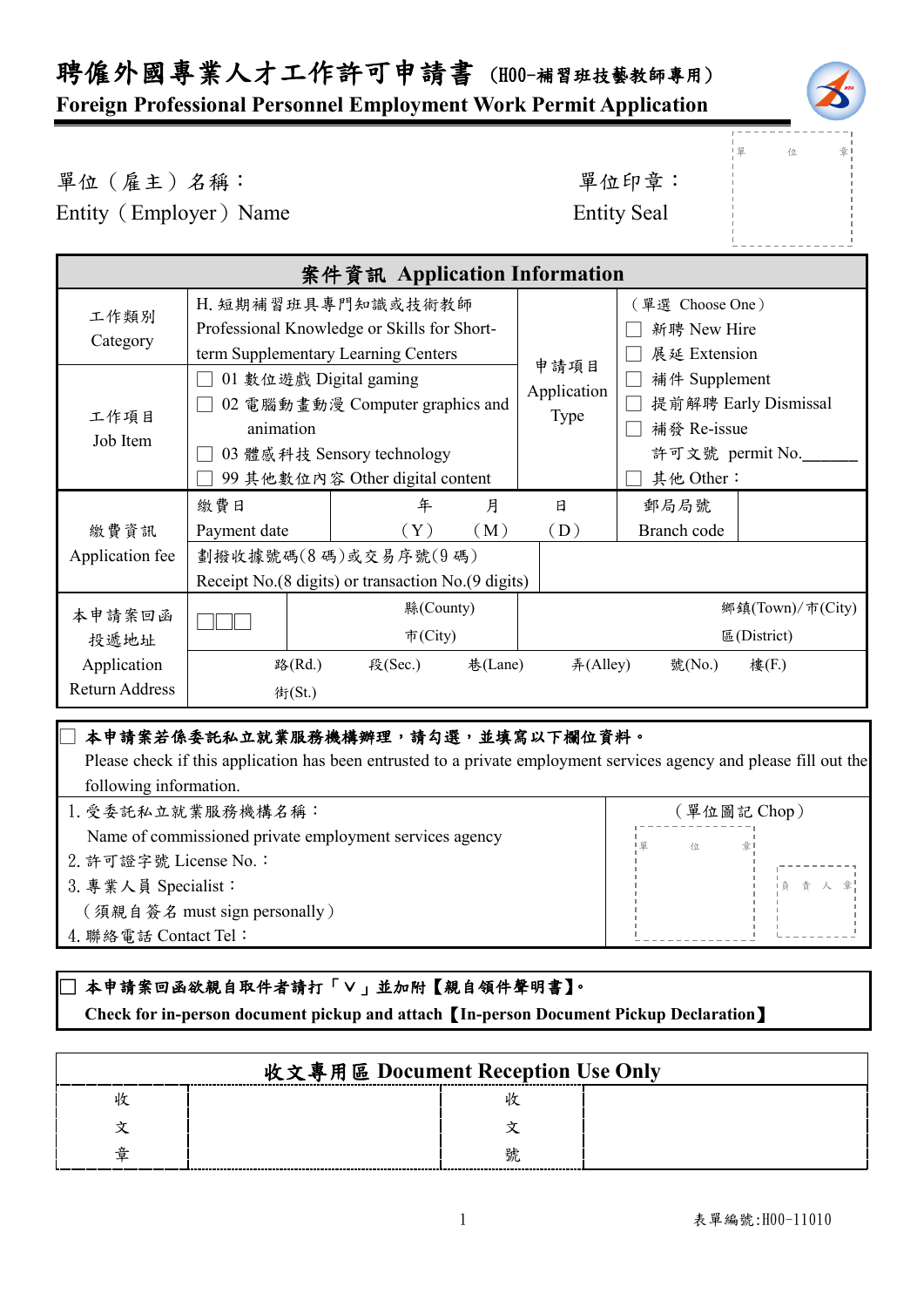聘僱外國專業人才工作許可申請書 (H00-補習班技藝教師專用)



| 雇主資訊 Employer Information                                                                                                                               |        |           |     |    |   |     |                                    |
|---------------------------------------------------------------------------------------------------------------------------------------------------------|--------|-----------|-----|----|---|-----|------------------------------------|
| 單位名稱                                                                                                                                                    |        |           |     |    |   |     |                                    |
| <b>Entity Name</b>                                                                                                                                      |        |           |     |    |   |     |                                    |
| 單位統一編號                                                                                                                                                  |        |           |     |    |   |     | 單位章及負責人章 Seals of Entity and Owner |
| Entity Tax ID No.                                                                                                                                       |        |           |     |    |   |     |                                    |
| 負責人                                                                                                                                                     |        |           |     | 1里 | 位 |     |                                    |
| Owner                                                                                                                                                   |        |           |     |    |   |     | 貞 責 人 章                            |
| 行業類別代碼                                                                                                                                                  |        |           |     |    |   |     |                                    |
| <b>Industry Category Code</b>                                                                                                                           |        | 859 其他教育業 |     |    |   |     |                                    |
|                                                                                                                                                         | 姓名     |           | 電話  |    |   | 傳真  |                                    |
|                                                                                                                                                         | Name   |           | Tel |    |   | Fax |                                    |
| 連絡人                                                                                                                                                     | 姓名     |           | 電話  |    |   | 傳真  |                                    |
| Contact                                                                                                                                                 | Name   |           | Tel |    |   | Fax |                                    |
|                                                                                                                                                         | Email: |           |     |    |   |     |                                    |
| 本案聘僱之具體理由並說明聘僱外國人之正面效益(展延案免填):<br>Specific reasons for this hiring case and explanation of the positive benefits of hiring foreigner (not necessary for |        |           |     |    |   |     |                                    |
| hiring extension):                                                                                                                                      |        |           |     |    |   |     |                                    |
|                                                                                                                                                         |        |           |     |    |   |     |                                    |
|                                                                                                                                                         |        |           |     |    |   |     |                                    |
|                                                                                                                                                         |        |           |     |    |   |     |                                    |
|                                                                                                                                                         |        |           |     |    |   |     |                                    |
|                                                                                                                                                         |        |           |     |    |   |     |                                    |
|                                                                                                                                                         |        |           |     |    |   |     |                                    |
|                                                                                                                                                         |        |           |     |    |   |     |                                    |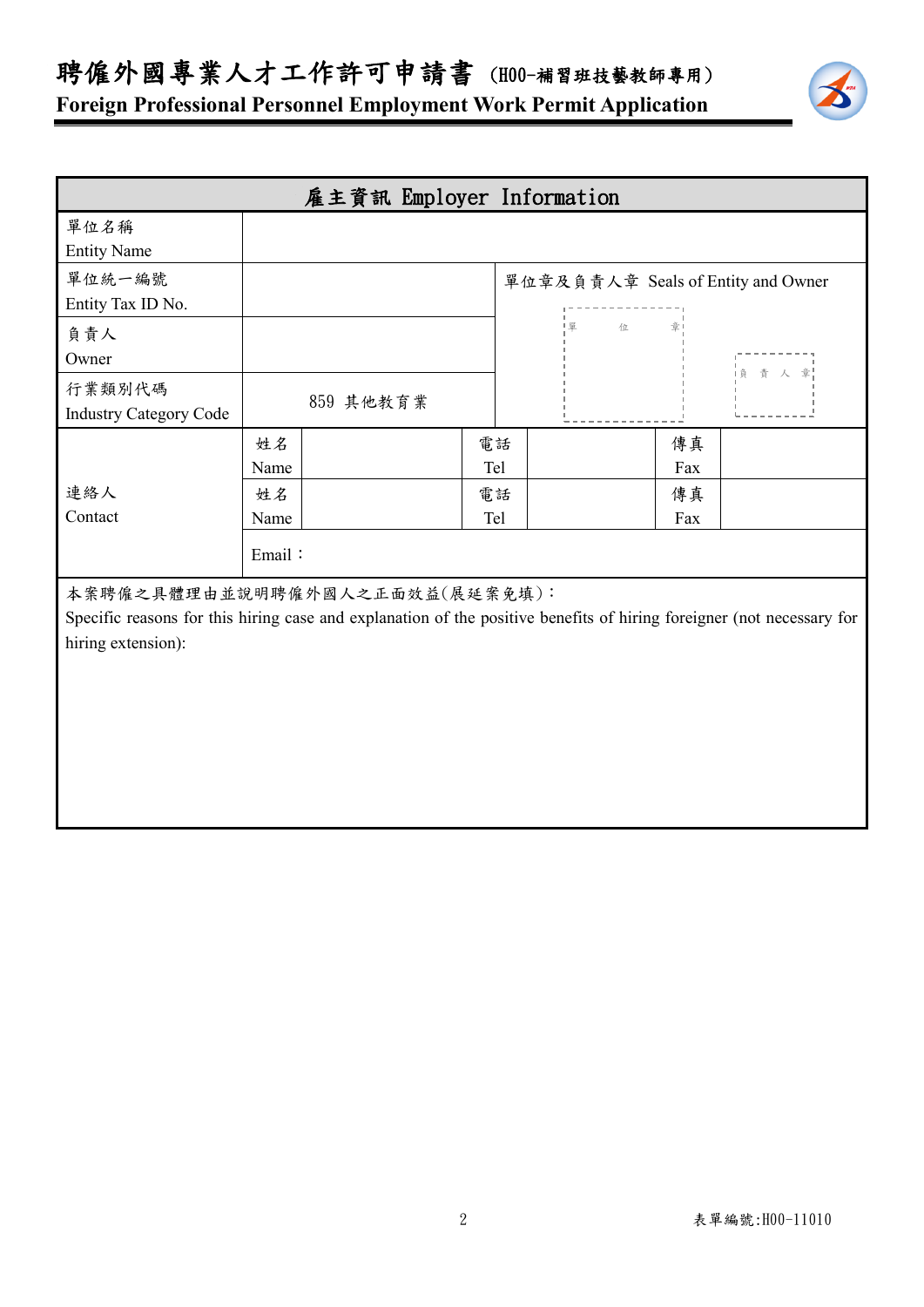

」<br>!單 位 章

單位(雇主)名稱: 第四章: 李位印章: 第一 Entity (Employer) Name Entity Seal

| <b>No.1</b>              |               |                              |                                            |
|--------------------------|---------------|------------------------------|--------------------------------------------|
|                          | Surname       | 性別                           | 國籍(或地區)                                    |
| 英文姓名                     |               | Gender                       | Nationality (or region)                    |
| <b>English Name</b>      | Given name    | 出生日期                         | 西元 (A.D.)                                  |
|                          |               | Birthday                     | 年 $(Y)$<br>(D)<br>(M)<br>月<br>日            |
| 中文姓名                     |               |                              |                                            |
| <b>Chinese Name</b>      |               | 最高學歷                         | 博士 Ph.D<br>碩士 MA                           |
| 護照號碼                     |               | Highest Level of             | 學士BA<br>專科 Vocational<br>$\mathbf{L}$      |
| Passport No.             |               | Education                    | 高中(含)以下 High School or less                |
| 申請聘僱期間                   | 起 From        |                              | 迄To                                        |
| <b>Employment Period</b> | $\text{4}(Y)$ | 月 $(M)$<br>$\boxminus$ (D) ~ | $\text{4}(Y)$<br>月 $(M)$<br>$\boxplus$ (D) |
| 職業類別代碼                   |               |                              | 技術創作教學 Technical creation teaching         |
| Occupation               | 239           | 工作內容                         |                                            |
| Category Code            |               | Job Description              | 實際技術教學 Technical teaching                  |
| 每月薪資                     | 新臺幣NT\$       | 工作地址                         |                                            |
| <b>Monthly Salary</b>    |               | <b>Working Address</b>       |                                            |
|                          |               |                              |                                            |
| 備註 Note                  |               |                              |                                            |
|                          |               |                              |                                            |

| No.2                     |               |                              |                                               |
|--------------------------|---------------|------------------------------|-----------------------------------------------|
|                          | Surname       | 性別                           | 國籍(或地區)                                       |
| 英文姓名                     |               | Gender                       | Nationality (or region)                       |
| English Name             | Given name    | 出生日期                         | 西元 (A.D.)                                     |
|                          |               | Birthday                     | # (Y)<br>(M)<br>(D)<br>日<br>月                 |
| 中文姓名                     |               |                              |                                               |
| Chinese Name             |               | 最高學歷                         | 博士 Ph.D<br>碩士 MA                              |
| 護照號碼                     |               | Highest Level of             | 學士BA<br>專科 Vocational                         |
|                          |               | Education                    | 高中(含)以下 High School or less<br>$\blacksquare$ |
| Passport No.             |               |                              |                                               |
|                          |               |                              |                                               |
| 申請聘僱期間                   | <b>起 From</b> |                              | 迄To                                           |
| <b>Employment Period</b> | $\text{4}(Y)$ | 月 $(M)$<br>$\boxminus$ (D) ~ | $\text{4}(Y)$<br>月 $(M)$<br>$\boxplus$ (D)    |
| 職業類別代碼                   |               |                              |                                               |
|                          | 239           | 工作內容                         | 技術創作教學 Technical creation teaching            |
| Occupation               |               | Job Description              | 實際技術教學 Technical teaching                     |
| Category Code            |               |                              |                                               |
| 每月薪資                     | 新臺幣NT\$       | 工作地址                         |                                               |
| <b>Monthly Salary</b>    |               | <b>Working Address</b>       |                                               |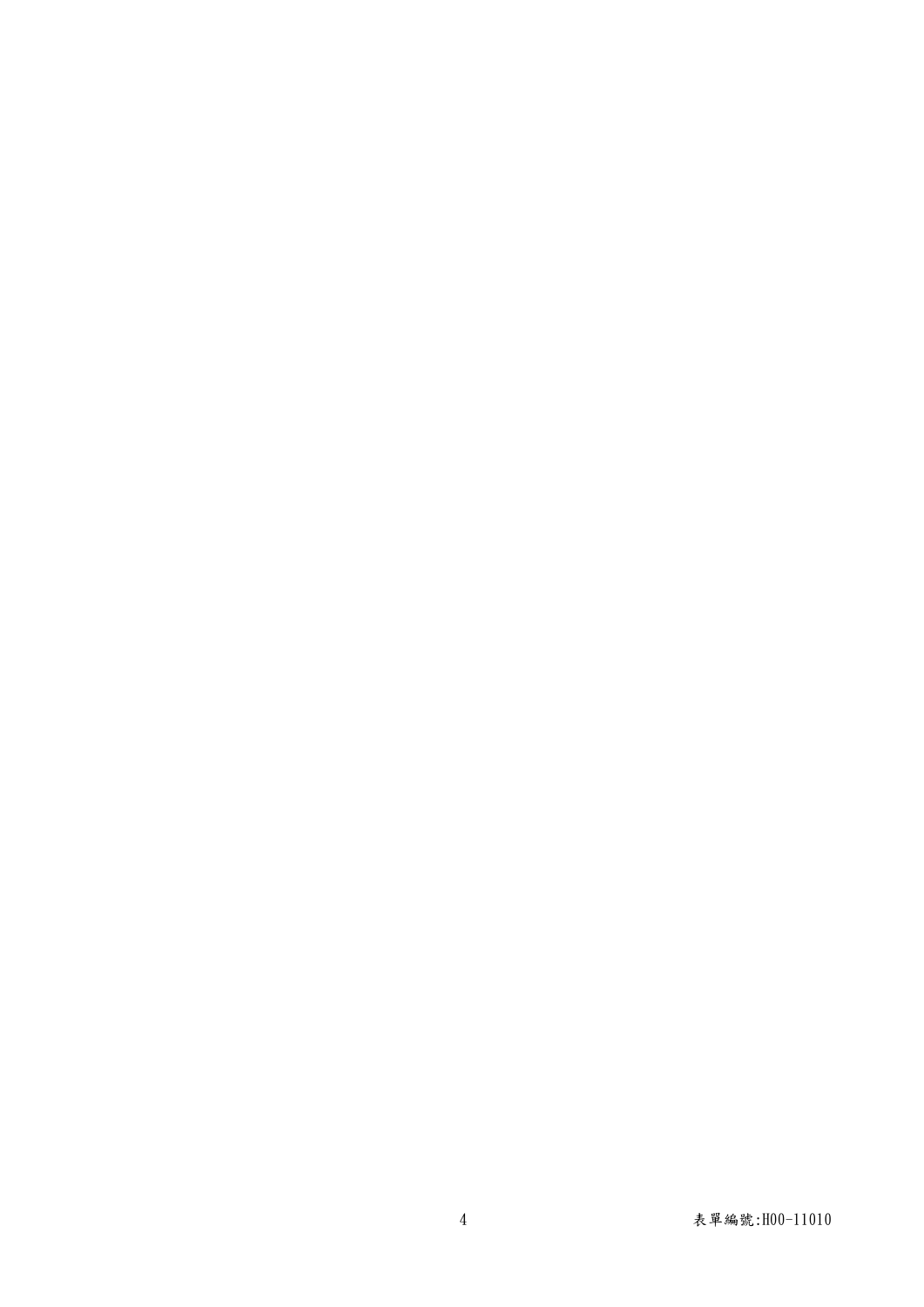## 填表及書面送件須知 (H00-補習班技藝教師專用)

## **Guidance Notes**



|                                            | 申請書 Application Form                                                                                |                                                                |  |  |  |
|--------------------------------------------|-----------------------------------------------------------------------------------------------------|----------------------------------------------------------------|--|--|--|
| 欄位 Field                                   | 填寫方式及說明 Guidance                                                                                    |                                                                |  |  |  |
| 單位(雇主)名稱                                   | 請填寫公司中文全名。                                                                                          |                                                                |  |  |  |
| <b>Entity Name</b>                         | Please enter full company name in Chinese.                                                          |                                                                |  |  |  |
| 申請項目                                       | 若係申請資料異動,請勾選「其他」,並填寫異動事由。                                                                           |                                                                |  |  |  |
| <b>Application Type</b>                    | If you apply for changing information, please tick "other" and include the reason.                  |                                                                |  |  |  |
| 繳費資訊                                       | 郵局收據編號 (8碼)<br>0002660<br>Receipt No.(8 digits)<br>003110 1A6 359779<br>他人不扣手續變<br>郵局局號 Branch code | 存款金額<br>104/06/11 12:01:22<br>繳費日期 Payment date<br>電腦記錄        |  |  |  |
| Application fee                            | 交易序號 transaction No.                                                                                | 郵局局號 Branch code                                               |  |  |  |
|                                            | E-8103097                                                                                           | 經辦局章戳                                                          |  |  |  |
|                                            | 郵政劃撥儲金存款收據                                                                                          | <b>を北北門郵局(901支)</b><br>$000100 - 6$<br>局號<br>繳費日期 Payment date |  |  |  |
|                                            | 帳號<br>19058848<br>收<br>款<br>勞動部勞動力發展署聘僱許可收費專戶                                                       | 104.07.01<br>(請以雇主名義自行填寫)                                      |  |  |  |
|                                            |                                                                                                     |                                                                |  |  |  |
| 單位統一編號                                     | 請填寫公司之統一編號。                                                                                         |                                                                |  |  |  |
| Entity Tax ID No.                          | Please enter the company's tax ID No.                                                               |                                                                |  |  |  |
| 負責人                                        | 請填寫單位負責人(代表人)之國民身分證號或外僑居留證號。                                                                        |                                                                |  |  |  |
| Owner                                      | Please enter the ID number or ARC number of the owner.                                              |                                                                |  |  |  |
| 受聘僱外國人名冊 Employed Foreign Worker Name List |                                                                                                     |                                                                |  |  |  |
| 欄位 Field                                   | 填寫方式及說明 Guidance                                                                                    |                                                                |  |  |  |
|                                            | 1. 應與聘僱契約書所載一致,並不得低於本部依「外國人從事就業服務法第四十六條第                                                            |                                                                |  |  |  |
|                                            | 一項第一款至第六款工作資格及審查標準   第8條規定公告之數額。                                                                    |                                                                |  |  |  |
|                                            | 2. 如係1個月以下之短期工作,請填寫本次聘期薪資給付總額。                                                                      |                                                                |  |  |  |
| 每月薪資                                       | 1. The payment amount should be consistent to the contract, which shall not be less than the        |                                                                |  |  |  |
| Monthly Salary                             | amount announced by the Ministry of Labor according to article 8 of Qualifications and              |                                                                |  |  |  |
|                                            | Criteria Standards for foreigners undertaking the jobs specified under Article 46.1.1 to 46.1.6     |                                                                |  |  |  |
|                                            | of the Employment Service Act.                                                                      |                                                                |  |  |  |
|                                            | 2. Employment less than one month, please enter the total payment amount.                           |                                                                |  |  |  |
| 工作地址                                       | 請填寫外國人在臺主要之工作地點,該地址應與短期補習班設立登記地址相同。                                                                 |                                                                |  |  |  |
| <b>Working Address</b>                     | Please enter the main working address in Taiwan. The address should match the registered            |                                                                |  |  |  |
|                                            | address of the short-term supplementary learning center.                                            |                                                                |  |  |  |
| 其他注意事項 Others                              |                                                                                                     |                                                                |  |  |  |
|                                            | 1. 網路傳輸方式申請:使用「外國專業人員工作許可申辦網」線上申辦方式辦理。                                                              |                                                                |  |  |  |
| 申請方式<br>Methods of                         | 2. 書面送件方式申請:                                                                                        |                                                                |  |  |  |
|                                            | (1)由專人送至機關收件櫃台辦理。                                                                                   |                                                                |  |  |  |
|                                            | (2)利用掛號郵寄申請,郵寄地址:100 臺北市中正區中華路一段 39 號 10 樓,收件人                                                      |                                                                |  |  |  |
| application                                | 註明:勞動力發展署(申請聘僱外國專業人員)收。                                                                             |                                                                |  |  |  |
|                                            | (3)相關申請書表可至「外國人在臺工作服務網」>「申請表件」下載,或至機關收件櫃                                                            |                                                                |  |  |  |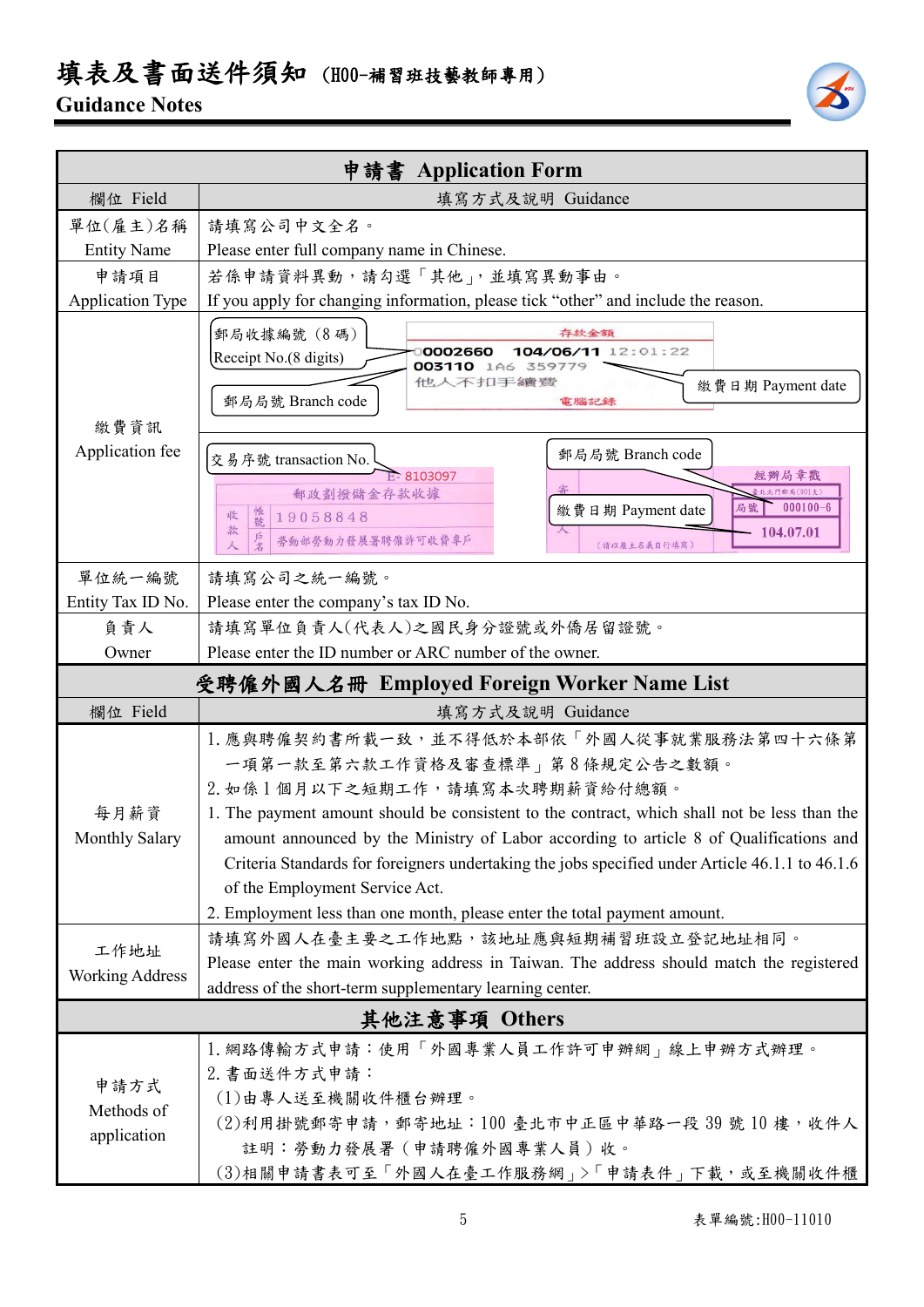|                    | 台索取。                                                                                                 |
|--------------------|------------------------------------------------------------------------------------------------------|
|                    | 3. 可親自辦理或委託私立就業服務機構辦理。                                                                               |
|                    | 1. Application via internet: Please use the on-line application function in Work Permit              |
|                    | Application Webpage for Foreign Professional, the address: https://ezwp.wda.gov.tw/.                 |
|                    | 2. Application via written correspondences:                                                          |
|                    | Personally delivered Application to Reception Counter No. 6 for processing.<br>$i_{\cdot}$           |
|                    | Mail application via registered mail.<br>11                                                          |
|                    | iii. Related application forms can be downloaded from EZ Work Taiwan > Application Forms             |
|                    | or obtained from the agency Reception Counter.                                                       |
|                    | 3. Application can be completed personally or entrusted to a private employment service agency.      |
|                    | 1. 網路傳輸方式申請:若資料齊全,且雇主及外國人均符合所訂定的資格及條件,自本                                                             |
|                    | 部系統收件次日起7個工作日。                                                                                       |
|                    | 2. 書面送件方式申請:若資料齊全,且雇主及外國人均符合所訂定的資格及條件,自本                                                             |
|                    | 部收受案件次日起12個工作日。                                                                                      |
|                    | 1. Application submitted online                                                                      |
| 申辦作業時間             | 7 working days (counting from the next day when the application has been received),                  |
| Application        | given that all the documents are complete and both the employer and employee have                    |
| processing time    | met the criteria.                                                                                    |
|                    | 2. Application submitted in person                                                                   |
|                    | 12 working days (counting from the next day when the application has been received),                 |
|                    | given that all the documents are complete and both the employer and employee have                    |
|                    | met the criteria                                                                                     |
|                    | (新聘及展延每案新臺幣500元;補發每案新臺幣100元)                                                                         |
|                    | 1. 利用郵政劃撥。劃撥戶名:勞動部勞動力發展署聘僱許可收費專戶,劃撥帳號:19058848                                                       |
| 審查費繳交              | 2. 至機關收件櫃台現場繳交。                                                                                      |
| Examination        | (New hire and Extension NT \$500 per case; Re-issue NT \$100 per case)                               |
| fee payment        | 1. Via postal remittance, Account name: Work Permit Account of Workforce Development Agency, Account |
|                    | No.: 19058848).                                                                                      |
|                    | 2. Payment to the Reception Counter.                                                                 |
|                    | 1. 請至「外國人在臺工作服務網」>「外國專業人才延攬及僱用法」查詢。                                                                  |
|                    | 2. 書面送件所附相關資料係為影本者,應加註「與正本相符」之文字,並加蓋申請單位                                                             |
| 應備文件               | 及負責人印章。                                                                                              |
| Documents          | 1. Look it up at the website of EZ Work Taiwan > Foreign Professionals to Work in Taiwan.            |
| required           | 2. If you apply for the use of written submittals, information and certification documents are       |
|                    | copies, they should be marked with the words: "same as originals" and stamped with the seal          |
|                    | of applicant entity and owner.                                                                       |
|                    | 1. 如要親自取件,須填具「親自領件聲明書」並指派專人至機關收件櫃台送件申請。                                                              |
|                    | 2. 於案件核准後,請憑收件(親取)回條並黏貼取件人身分證(護照或居留證)正、反面影                                                           |
| 親自取件               | 本親自領取,倘於指定期限內未親自領取者機關將以掛號寄出。                                                                         |
| In-person          | 1. If you wishes to pick-up documents in-person, "In-person Document Pick-up Declaration"            |
| Document           | must be filled-out, and you should submit application to the agency Reception Counter.               |
| Pickup             | 2. After application approval, a copy of ID (passport or ARC) and pick-up documents in-person        |
|                    | with a receipt slip shall be attached. If documents have not been picked-up within the specified     |
|                    | time limit, agency will mail out documents via registered mail.                                      |
| 申辦進度查詢             | 請至「外國人在臺工作服務網」>「申請進度查詢」進行查詢。                                                                         |
| Application status | You can check the status at the website of EZ Work Taiwan > Application Status.                      |